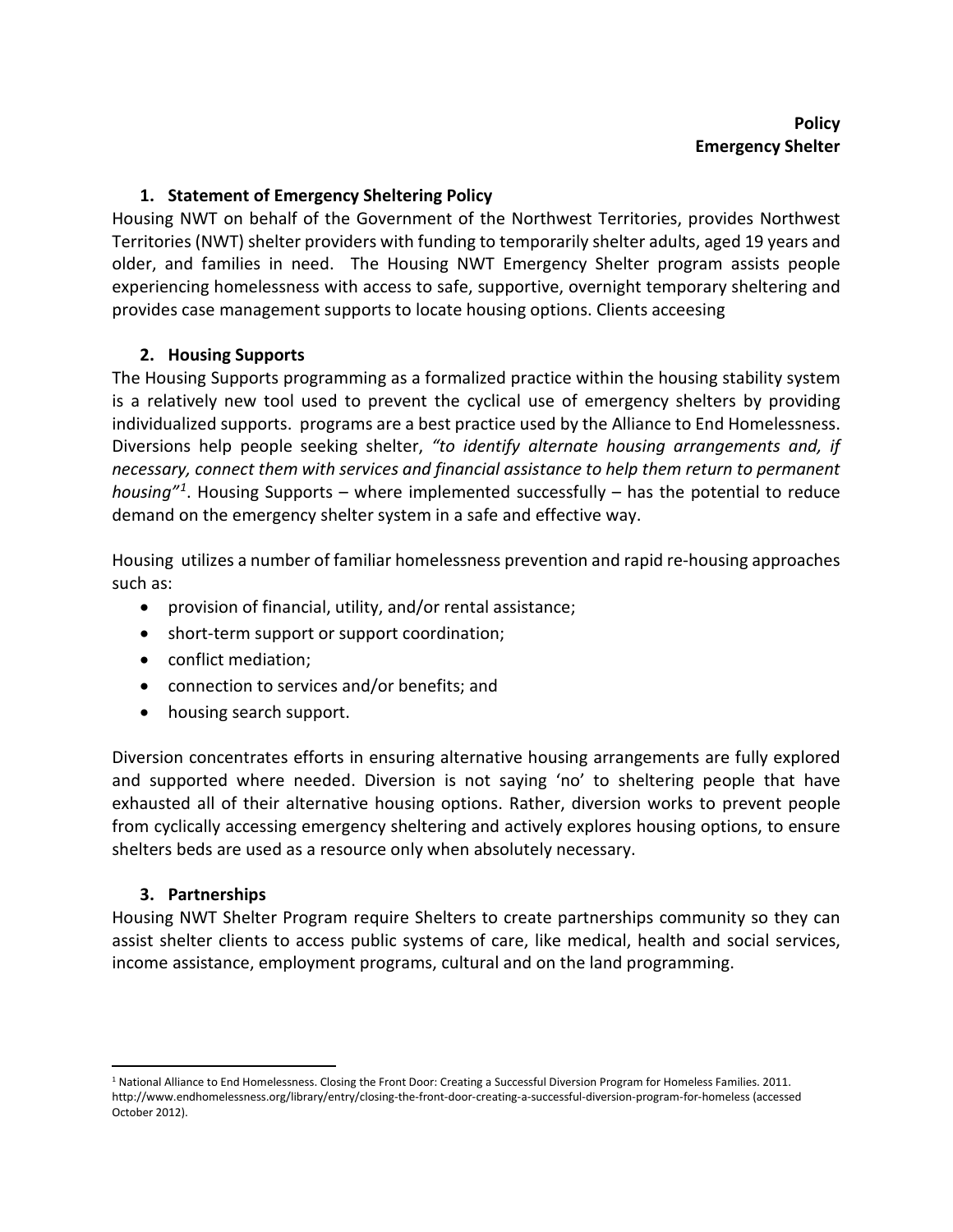#### **4. Sectors of the shelter system**

Emergency shelters are sub-categorized by the client groups they serve; each of these sub-categories is called a sector. Presently, there are five (5) sectors: adult men, adult women, mixed adult (co-ed), youth and family.

#### **5. Eligibility**

Eligibility for funding is limited to not-for-profit organizations, Band Councils and Indigenous governments and community governments. **Private landlords or businesses are ineligible for shelter funding.** *Family Violence Shelters* are ineligible as they can apply for assistance through the Department of Health and Social Services (H&SS), GNWT.

In order to receive funding, existing service providers must express interest in delivering this type of service through the expression of interest form (attached). President provides the final approval for shelter funding. New service providers must also express interest in delivering this type of service; however, new service providers must demonstrate the need for and capacity to deliver this service through a detailed business and operating plan (including budget).

#### **6. Enabling Legislation**

#### **Northwest Territories Financial Administration Act**

The Northwest Territories Housing Corporation must operate within the parameters established under the Financial Administration Act: Part IX Public Agencies.

- Northwest Territories Housing Corporation (NWTHC) Act (R.S.N.W.T. 1988, c. N-1)
- Section 10 (d) The NWTHC may "make grants or loans to individuals, municipalities and other corporate bodies for the purpose of acquiring, constructing or improving housing;"
- Section 10 (j) The NWTHC may "prescribe forms of mortgages, agreements and other documents and execute and deliver deeds, grants, conveyances, transfers, releases, discharges or other documents as may be necessary in the conduct of its business."

#### **GNWT Financial Administration Manual Section 805: Contributions**

Funding agreements are provided to non-government organization, and other third parties through block funding, one-time or on-going contributions under the following conditions:

- The purpose is consistent with the program for which the funding has been provided;
- The funding arrangement obligates the recipient to achieve stated objectives within specified timelines
- In the case of an on-going contribution, the purpose and amount of funding is reviewed and revised, as necessary on an annual basis;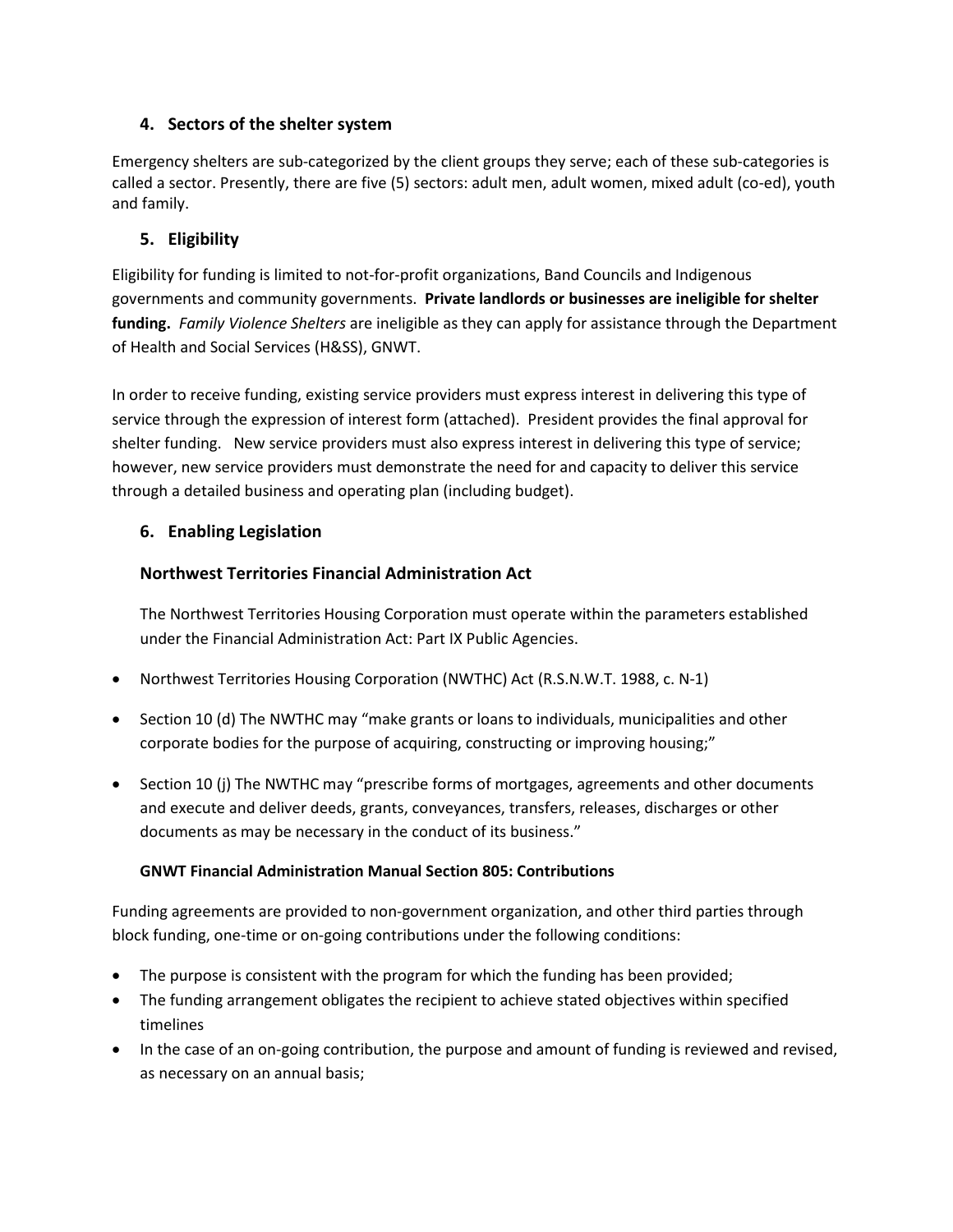• Funding is providing in accordance with a written agreement that complies with terms or criteria established by the Comptroller General.

#### **7. Roles, rights and responsibilities**

#### **Role of the Housing NWT**

Housing NWT is responsible for the administration of Territorial funding and the planning and management of the homeless shelter services on behalf of the Government of the Northwest Territories.

Housing NWT provides a wide range of housing and homelessness services intended to support all residents of the NWT to achieve housing stability. Other GNWT departments involved, to varying degrees, in the delivery of these services include Health and Social Services, Education Culture and Employment.

Housing NWT Homelessness division, within the Policy and Planning holds the primary responsibility for increasing housing stability for low-income and vulnerable residents by investing directly in a range of housing and homelessness services designed to help people find and keep permanent housing.

With respect to shelter services, Housing NWT is responsible for:

(a) Providing operational funding to homeless service providers.

(b) Administering and ensuring contract compliance with contribution agreements between Housing NWT and community-based organizations that deliver shelter and related services including emergency and transitional shelters, housing first, rapid rehousing and diversion programs within shelters.

(c) Ensuring service quality assurance by maintaining and providing funder oversight for the implementation of programming by homeless service providers.

(d) Developing policies that improve homeless service provider's efficiency and capacity to generate positive outcomes for all stakeholders.

#### **Role of Shelter Providers**

The role of shelter providers is to deliver high-quality services to individuals and families experiencing homelessness while fulfilling the obligations set out in their Contribution Agreements.

Housing NWT -funded shelter providers operate a majority of the shelters in the NWT. Their operational contributions as well as their knowledge, skills and experience serve as critical inputs to the development and refinement of system-wide policies and service delivery leading practices.

#### **1. Quality assurance**

Housing NWT undertakes a number of activities and uses a variety of tools to ensure that shelter providers deliver services in an effective and efficient manner. Housing NWT conducts audits/reviews of shelter providers' operations and is primarily concerned with: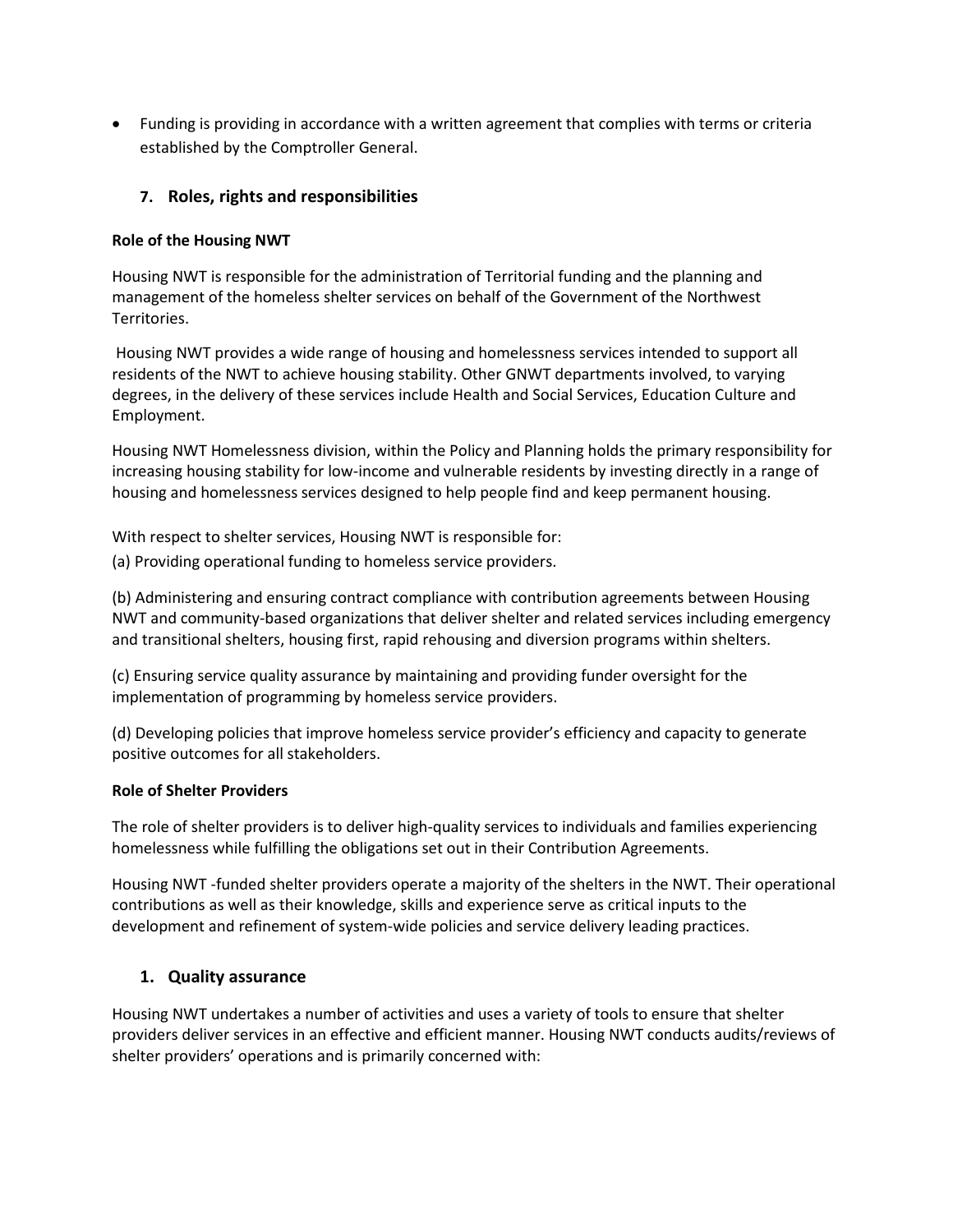- a) Ensuring that shelter providers meet their contractual obligations as set out in their Contribution Agreements.
- b) Reviewing shelter providers financial viability, budget submissions and service delivery performance
- c) Providing information and assistance to shelter providers with respect to their shelter's budgets, policies, services and business processes.
- d) Monitoring, reviewing and resolving complaints from clients and the community.
- e) Audits and reviews focus on shelter providers' services, bed management practices, budget and related submissions, financial controls, capital assets and organizational/ administrative functions. These are conducted at regular intervals and as needed.

### **2. Eligible expenditures**

Funding is provided annually through

- Staff Compensation & Benefits
- Office Supplies
- Contract Services
- Fees & Payments
- Shelter Materials & Supplies
- Diversion Materials & Supplies
- Purchases Services
- Travel
- Utilities
- Other

#### **3. Evaluation criteria**

#### **Community Readiness Requirements** (attachment A)

For the development and delivery of community, based homelessness programming Housing NWT will use the Community Readiness Requirements checklist (attached). The community organization must demonstrate that they have capacity and resources to develop, implement and maintain communitybased homelessness programming that will meet the needs of the population it serves and does not create undue harm to the population receiving services.

#### **Housing NWT Shelter and Diversion Service Standards** (attachment B)

For the development and delivery of community, based homelessness programming Housing NWT will use Housing NWT Shelter and Housing Service Standards (attached). The community organization must demonstrate that they have capacity and resources to develop, implement and maintain community based homelessness programming that will meet the needs of the population it serves and does not create undue harm to the population receiving services.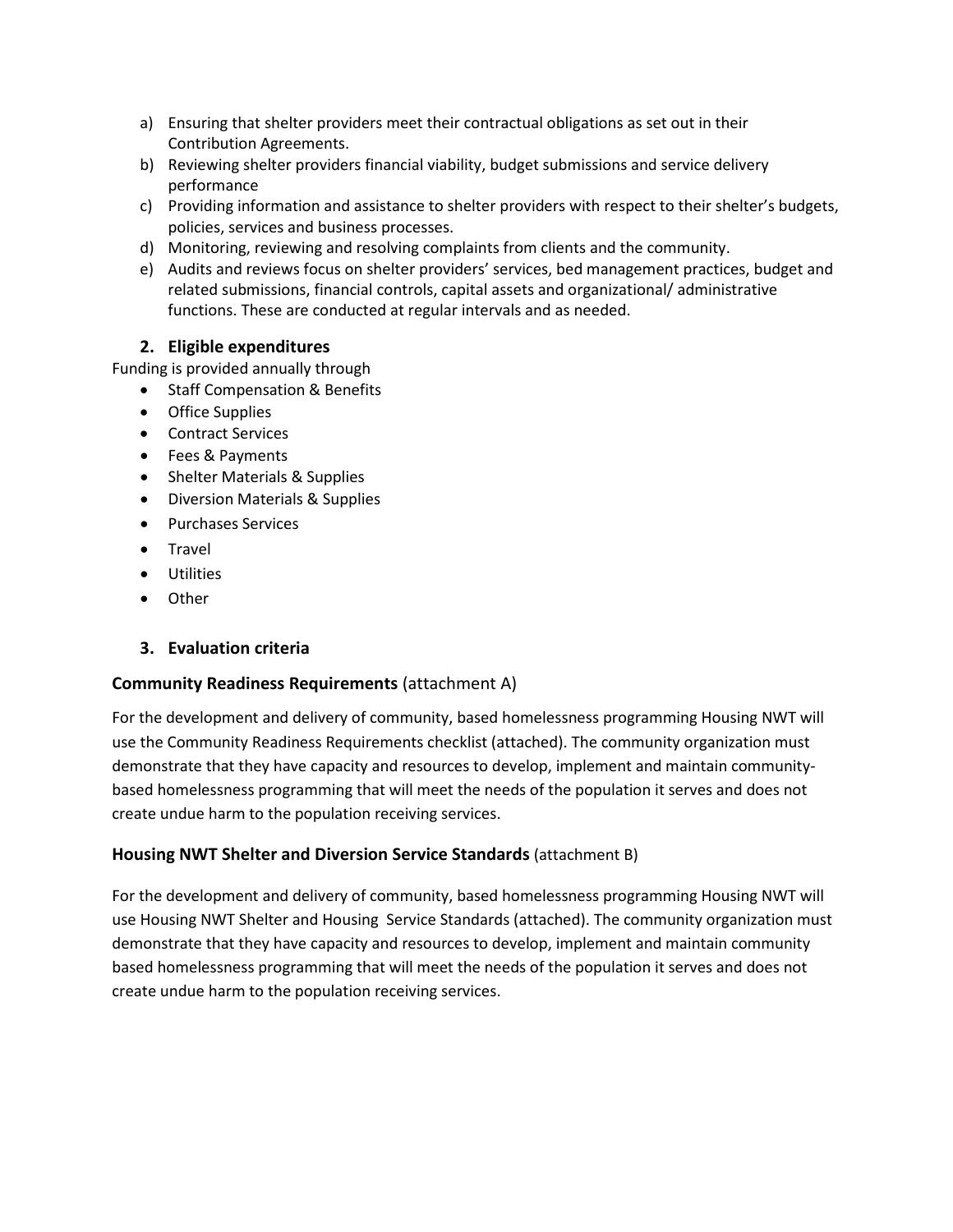#### **4. How to apply**

Organizations may fill out Expression of Interest Form (attached). Expressions of Interest will be provided annually to district housing staff and publically circulated to interested community groups. Expressions of Interest forms will also be posted to the Housing NWT's website. Housing NWT Manager of Homelessness Strategy and Implementation will provide support to applicants in developing their program, and answer questions about the application. You can send your application by fax, mail, e-mail or deliver it in person. You must submit your application to Housing NWT:

**HOUSING NWT EMERGENCY SHELTER PROGRAM Northwest Territories Housing Corporation Phone: 767-9328 ext. 85024 Fax: 867-873-9426 or E-mail: renay\_ristoff@gov.nt.ca**

If you have submitted an application and have not received confirmation that it was received, please contact the NWTHC to make sure your application has been received.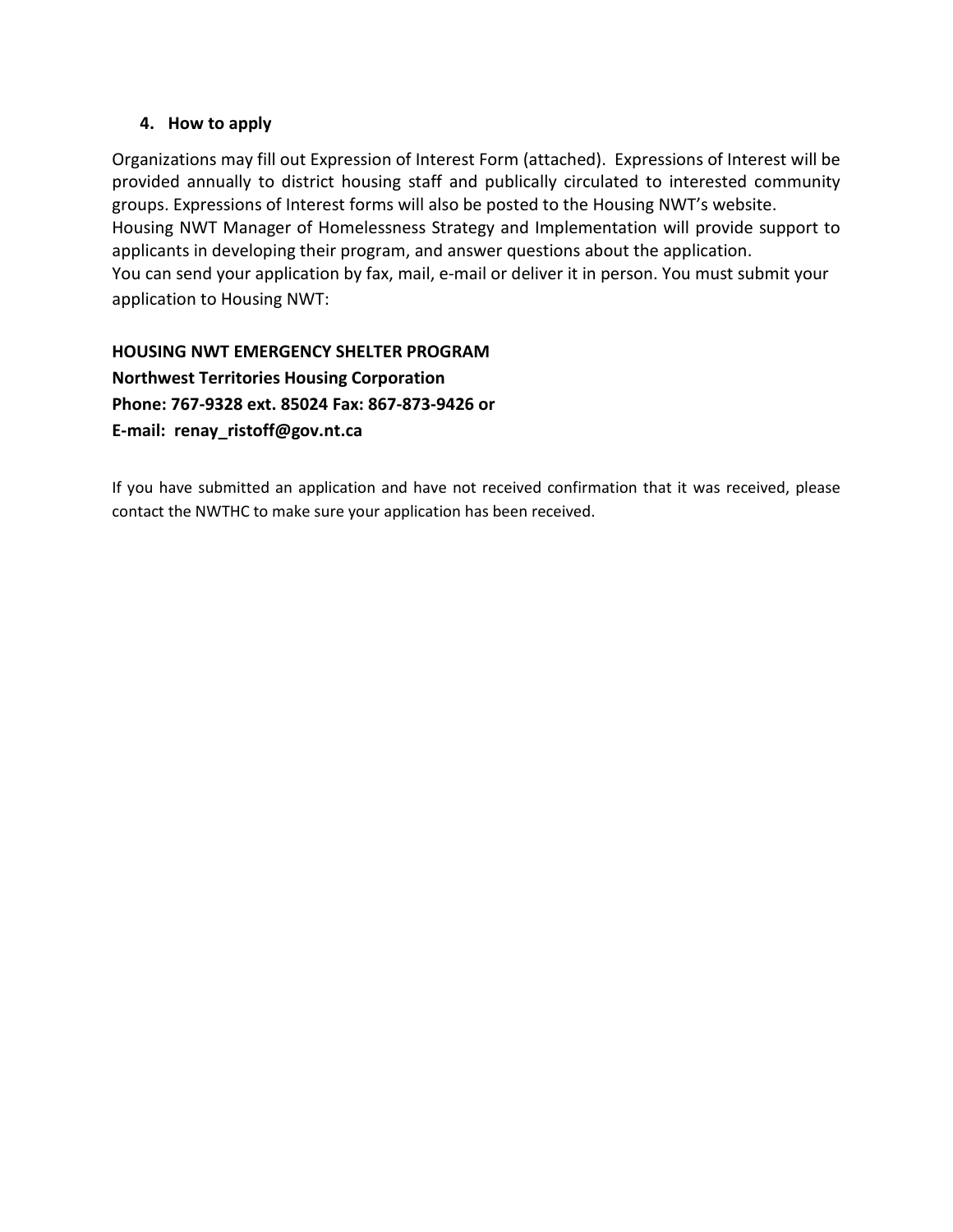# **THE NWT SHELTER AND DIVERSION PROGRAM EXPRESSION OF INTEREST FORM**

### Contact Information

Project Title:

| <b>Sponsoring Organization</b> |  |  |  |  |  |
|--------------------------------|--|--|--|--|--|
| <b>Organization Name</b>       |  |  |  |  |  |
| Address                        |  |  |  |  |  |
| City/Town                      |  |  |  |  |  |
| Territory                      |  |  |  |  |  |
| Postal Code                    |  |  |  |  |  |
| email                          |  |  |  |  |  |

| <b>Project Contact Person</b> |  |  |  |  |  |
|-------------------------------|--|--|--|--|--|
| Name                          |  |  |  |  |  |
|                               |  |  |  |  |  |
| Tile/Position                 |  |  |  |  |  |
| Telephone                     |  |  |  |  |  |
| Fax                           |  |  |  |  |  |
|                               |  |  |  |  |  |
| Email                         |  |  |  |  |  |
|                               |  |  |  |  |  |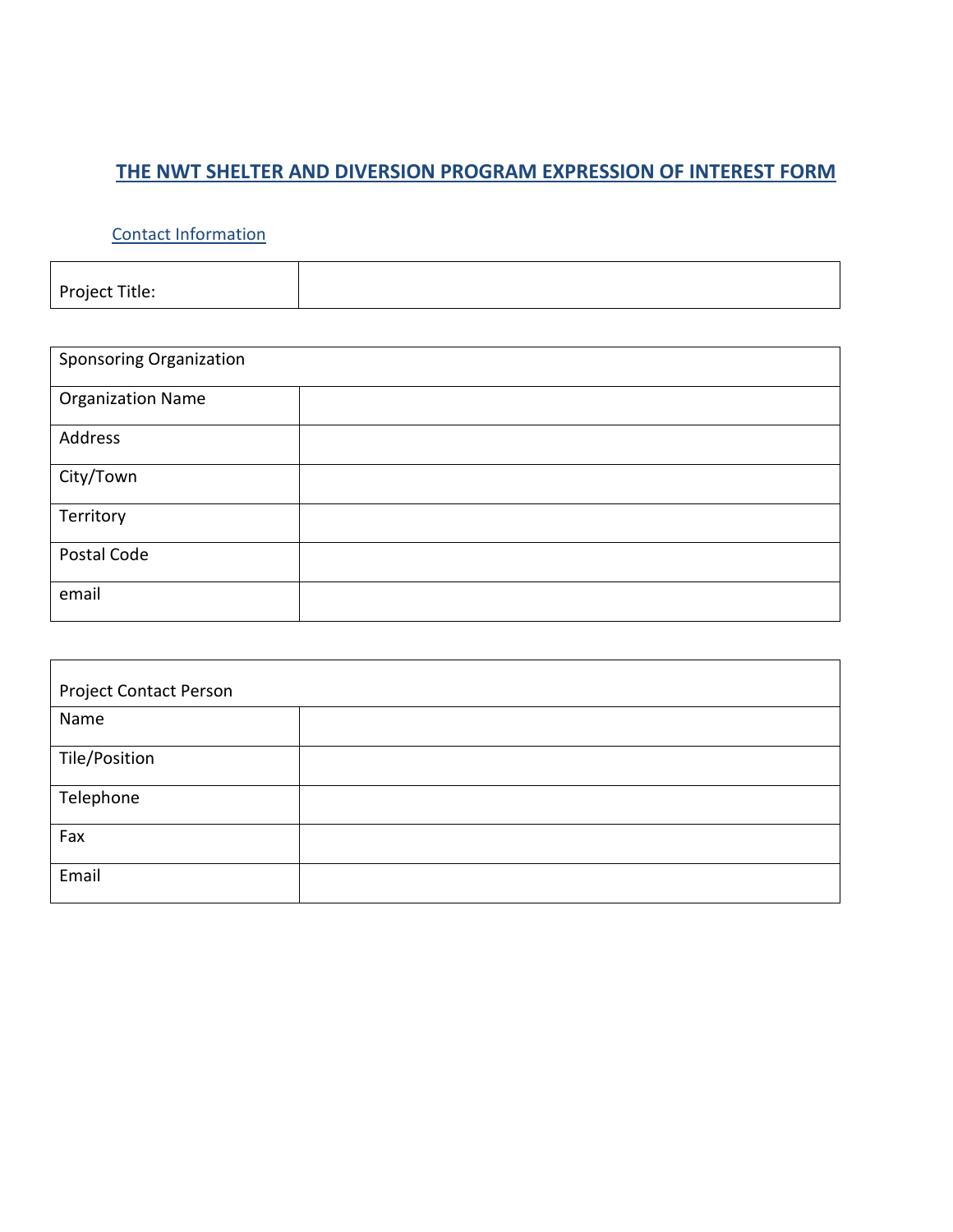### **PLEASE FILL OUT ALL OF THE FOLLOWING QUESTIONS**

#### **Part 1: About your Organization**

1. Describe your organization:

| Role in the community?                                                                                                                                                                                                                                                                                                                                                                                                                                                                                                                                                                                               |
|----------------------------------------------------------------------------------------------------------------------------------------------------------------------------------------------------------------------------------------------------------------------------------------------------------------------------------------------------------------------------------------------------------------------------------------------------------------------------------------------------------------------------------------------------------------------------------------------------------------------|
| Do you have a board or council that directs and plans services and programming?                                                                                                                                                                                                                                                                                                                                                                                                                                                                                                                                      |
| What services/programs do you provide day to day?                                                                                                                                                                                                                                                                                                                                                                                                                                                                                                                                                                    |
| Who are the people you provide support to?                                                                                                                                                                                                                                                                                                                                                                                                                                                                                                                                                                           |
|                                                                                                                                                                                                                                                                                                                                                                                                                                                                                                                                                                                                                      |
| This agency has been in operation for :<br>2.<br><5 years<br>5-10 years<br>10-20 years<br>30 years or longer<br>Other please explain<br>Describe your agency's work and what you do day-to-day:<br>Financial programs: The contract of the contract of the contract of the contract of the contract of the contract of the contract of the contract of the contract of the contract of the contract of the contract of the contra<br>Support and assistance to certain people of our community<br>Other - please explain:<br>Does your agency have a board or committee that decides on the operation and management |
| of funding and programs for your agency?<br>What community agencies are on the board or committee?                                                                                                                                                                                                                                                                                                                                                                                                                                                                                                                   |
|                                                                                                                                                                                                                                                                                                                                                                                                                                                                                                                                                                                                                      |
|                                                                                                                                                                                                                                                                                                                                                                                                                                                                                                                                                                                                                      |
|                                                                                                                                                                                                                                                                                                                                                                                                                                                                                                                                                                                                                      |

### **Part 2: Existing Programs and Services**

- 3. Please check all funding partners this program from government/ nongovernment agencies:
	- Community Wellness funding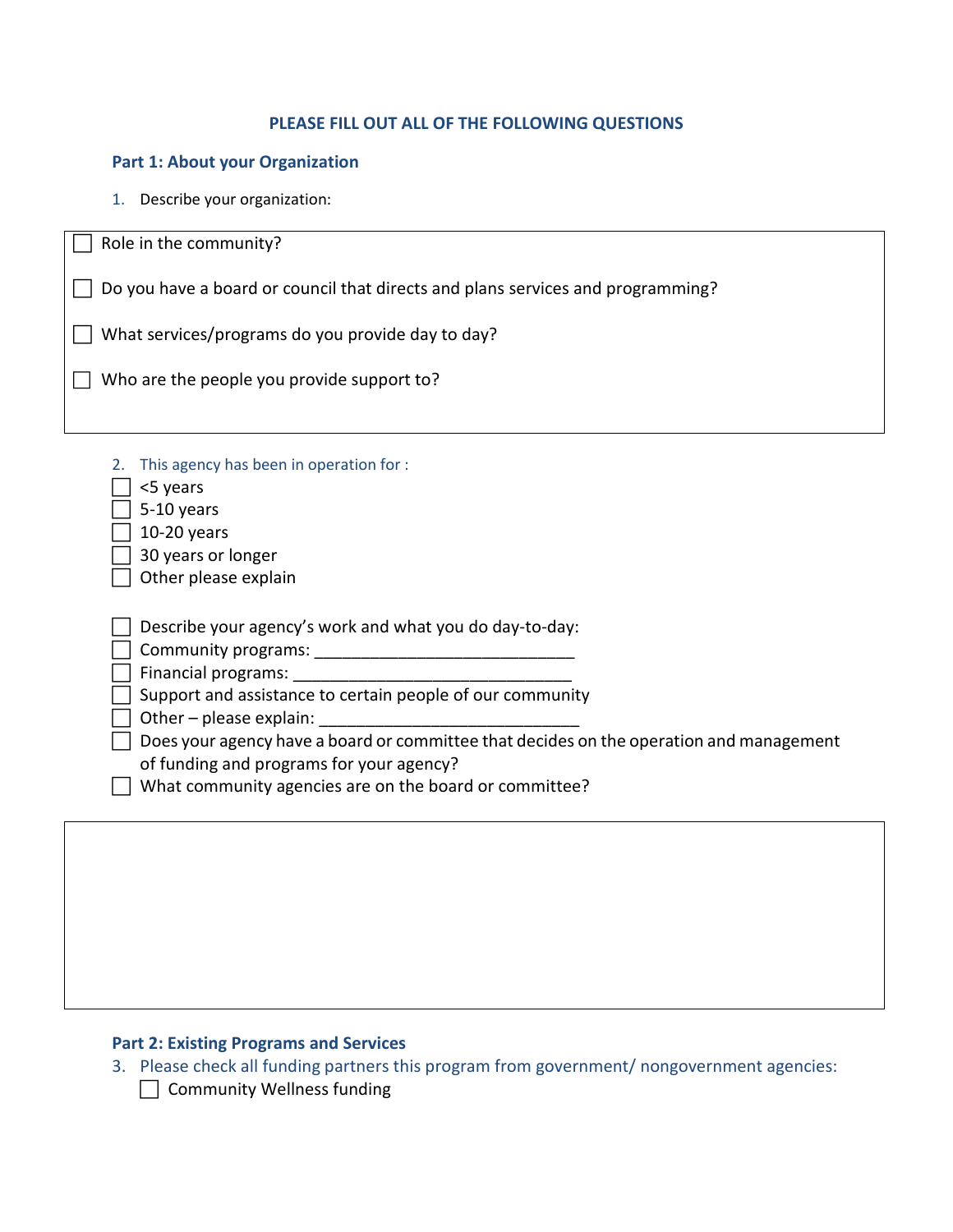| Community Justice funding                                                                                                                                                                                                                                                                                                                                                                                                                                                                                                                                                                                                                                          |
|--------------------------------------------------------------------------------------------------------------------------------------------------------------------------------------------------------------------------------------------------------------------------------------------------------------------------------------------------------------------------------------------------------------------------------------------------------------------------------------------------------------------------------------------------------------------------------------------------------------------------------------------------------------------|
| Health and Social Services Health Promotion Fund                                                                                                                                                                                                                                                                                                                                                                                                                                                                                                                                                                                                                   |
| Education Culture and Employment (ECE)                                                                                                                                                                                                                                                                                                                                                                                                                                                                                                                                                                                                                             |
| Industry Tourism and Investment (ITI)                                                                                                                                                                                                                                                                                                                                                                                                                                                                                                                                                                                                                              |
| Private agencies – oil and gas, diamond mines etc.                                                                                                                                                                                                                                                                                                                                                                                                                                                                                                                                                                                                                 |
| Band / Council / Hamlet funding                                                                                                                                                                                                                                                                                                                                                                                                                                                                                                                                                                                                                                    |
| Federal funding                                                                                                                                                                                                                                                                                                                                                                                                                                                                                                                                                                                                                                                    |
| Other:                                                                                                                                                                                                                                                                                                                                                                                                                                                                                                                                                                                                                                                             |
| 4. Please check the programming you will be providing for participants in the program:<br>Provides safe supportive sheltering including; healthy eating, budgeting, cooking<br>Provide supports to reintegrate people into the community<br>Provide cultural counselling / programming<br>Provide on the land programming<br>Link clients to suitable resources (education resources, employment or counselling within<br>the community)<br>Provide shelter for individuals and families at imminent risk of homelessness<br>Basic or urgent needs services (food, clothing, accommodation)<br>No services are currently provided<br>Other, please describe below: |

# **PART 3: Partnerships and Community Services**

#### 5. Community Services available for clients

| Please check those community agencies you will be working with to provide programming and information |
|-------------------------------------------------------------------------------------------------------|
| about the partnership                                                                                 |
|                                                                                                       |
| Aboriginal organizations and/or governments please list:                                              |
| Local community governments i.e. SAO                                                                  |
| Income support & Employment officers                                                                  |
| <b>Health and Social Service workers</b>                                                              |
| <b>Community Counselors</b>                                                                           |
| <b>Community Wellness Worker</b>                                                                      |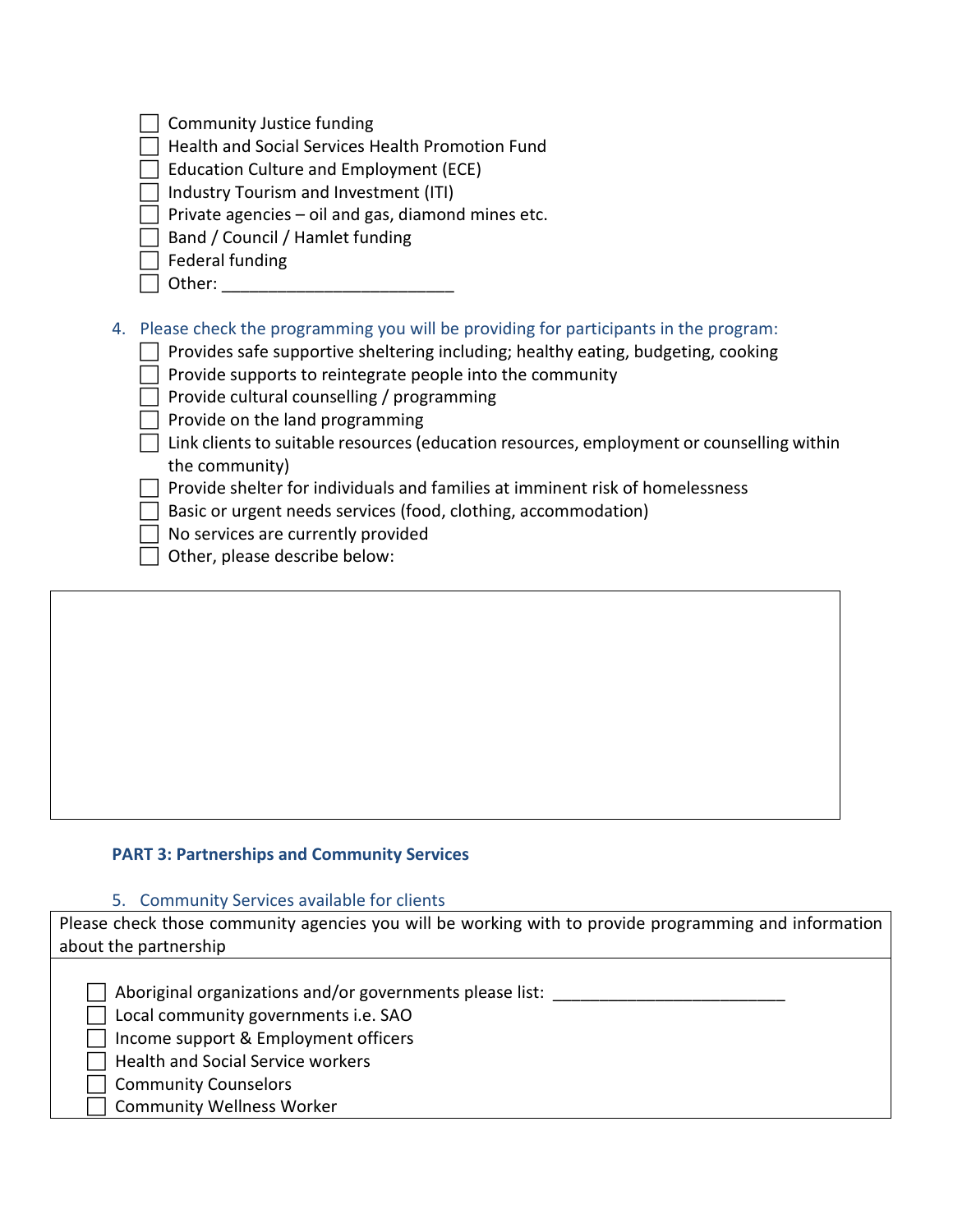| <b>Community Health Nurse</b> |  |
|-------------------------------|--|
| Local Housing Organization    |  |
| Local landlords               |  |
| <b>Community Justice</b>      |  |
| <b>RCMP</b>                   |  |
| $\Box$ Others, please list:   |  |
|                               |  |
|                               |  |

6. Please describe how the supportive sheltering program will work with the agencies above to coordinate services to support clients to achieve their housing goals and independence.

### **PART 4: Housing Priorities & Client Group**

7. Please describe why a supportive sheltering program is a priority for your community? Who is the program intended to support ?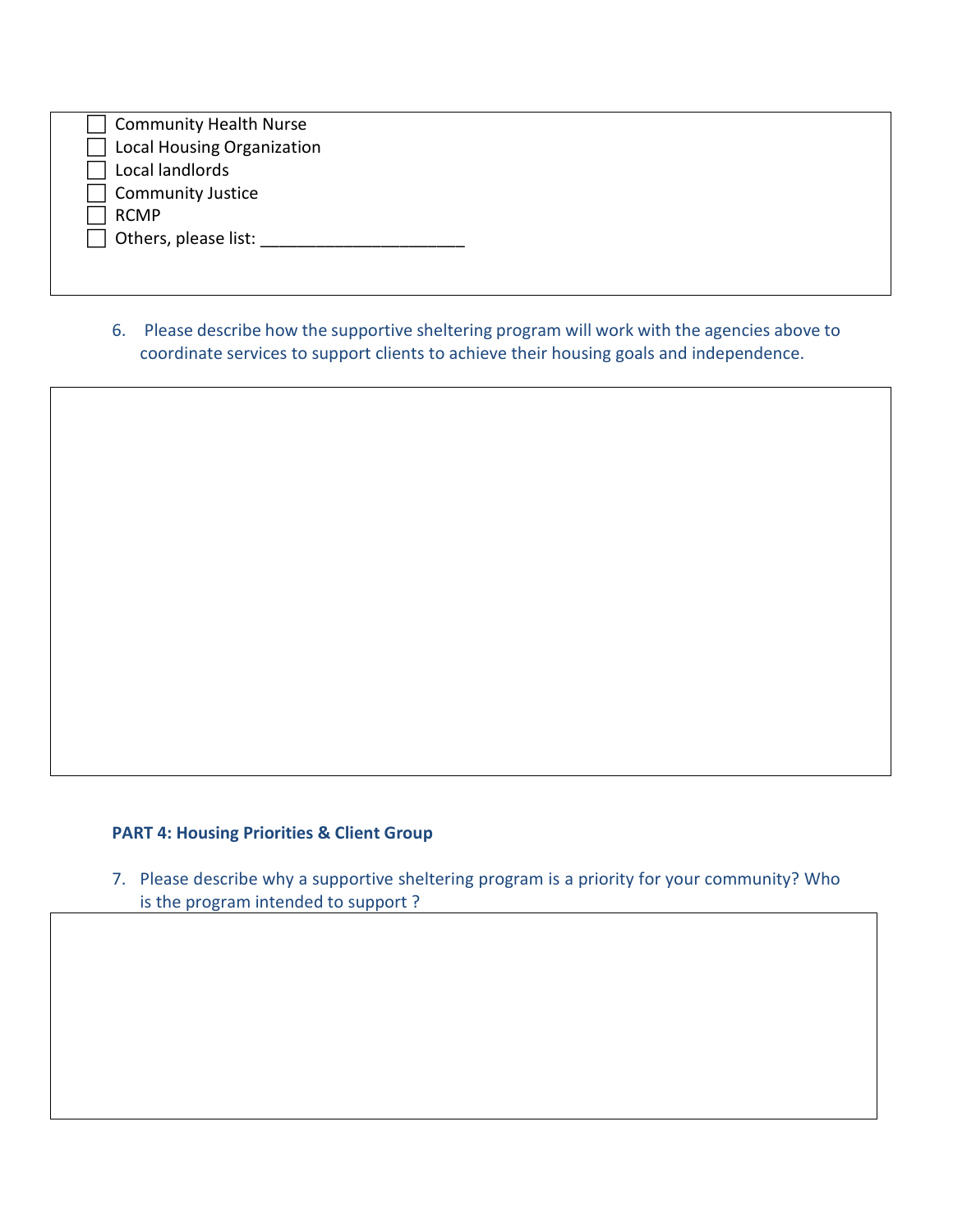# 8. Target Group(s) for supportive sheltering program

Please describe the target group this program is intended support through this program.

 Number of single adult Men experiencing homelessness: \_\_\_ Number of single adult Women experiencing homelessness:

 Are there people who have special/complex needs experiencing homelessness (mobility, mental or physical health needs) please explain

9. Please describe in more detail why this group is a priority for a supportive sheltering program.

### 10. Priorities of your supportive sheltering program - please check those that apply

| To improve the self-       | Connecting clients to income supports, ID, setting up personal       |
|----------------------------|----------------------------------------------------------------------|
| sufficiency of homeless    | accounts                                                             |
| Individuals through        | Assisting clients with life skills development (e.g. budgeting,      |
| coordinated client centred | cooking, cleaning)                                                   |
| services.                  | Provide supports opportunity to improve clients' social integration  |
|                            | Connecting clients to clinical supports for mental health, health or |
|                            | counseling                                                           |
|                            | Cultural & traditional supports                                      |
|                            | Good tenancy skills                                                  |
|                            | Connecting clients to education and supporting success               |
|                            | Link and refer to other appropriate resources                        |
|                            | Basic or urgent needs services                                       |
|                            | Bridging clients with resources to stable housing upon exiting the   |
|                            | program                                                              |
|                            | Assisting clients with pre-employment support, and bridging to the   |
|                            | labour market                                                        |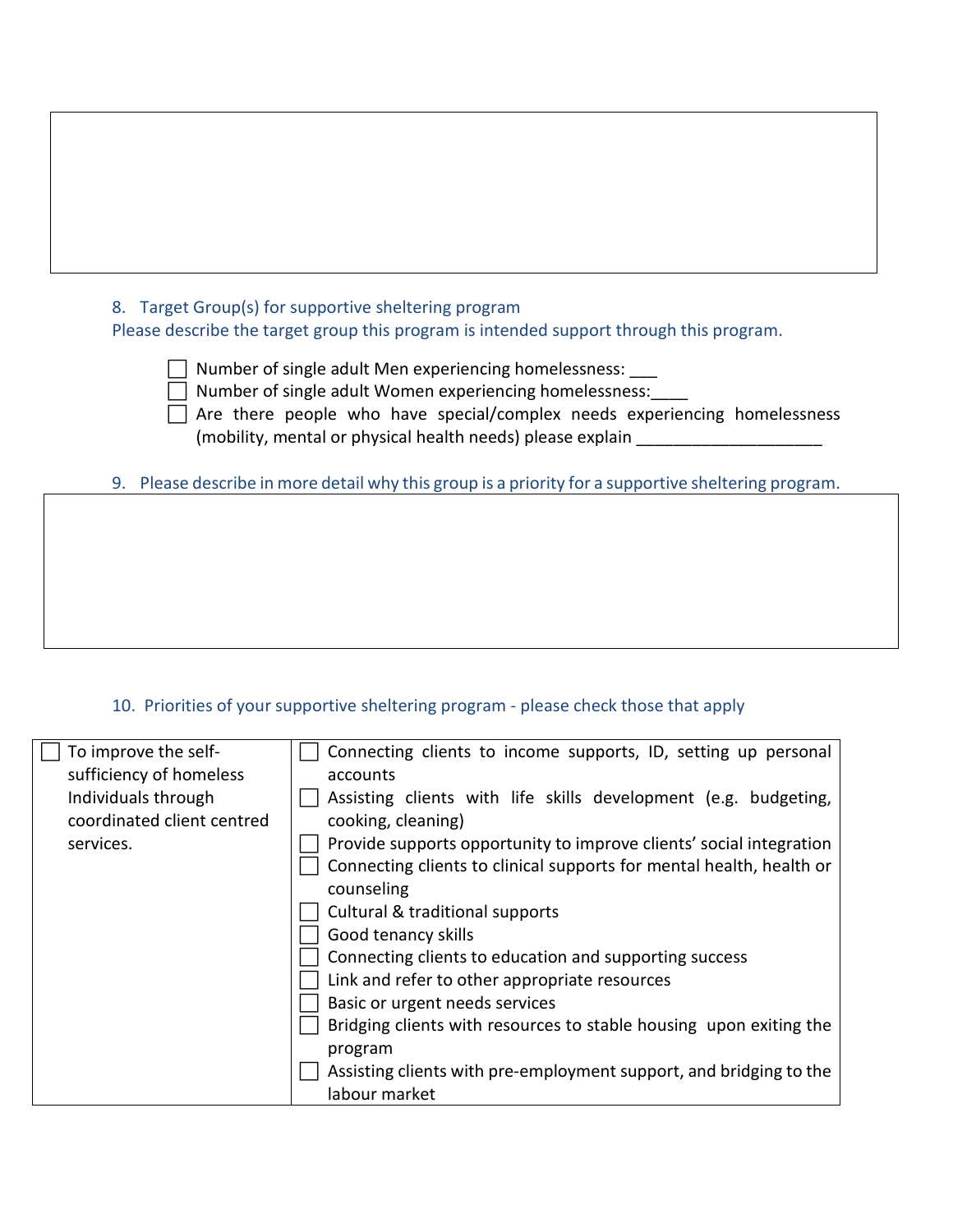| Client-Driven Program &<br>Services. | Program offers opportunities for feedback at all levels of the<br>program: within the individual services client receives to<br>discussions with the organizations planning committee operation<br>of the program.                                                                                                                                                                                             |
|--------------------------------------|----------------------------------------------------------------------------------------------------------------------------------------------------------------------------------------------------------------------------------------------------------------------------------------------------------------------------------------------------------------------------------------------------------------|
| Service choice.                      | Participants have the right to choose, modify, or refuse services<br>and supports at any time, except regular face-to-face visit with<br>program staff.<br>Participants may have some say in choosing, modifying, or refusing<br>services and supports, but program staff has final say in client's<br>service participation.<br>Participants have little say in choosing, modifying, or refusing<br>services. |
| Other: please describe               |                                                                                                                                                                                                                                                                                                                                                                                                                |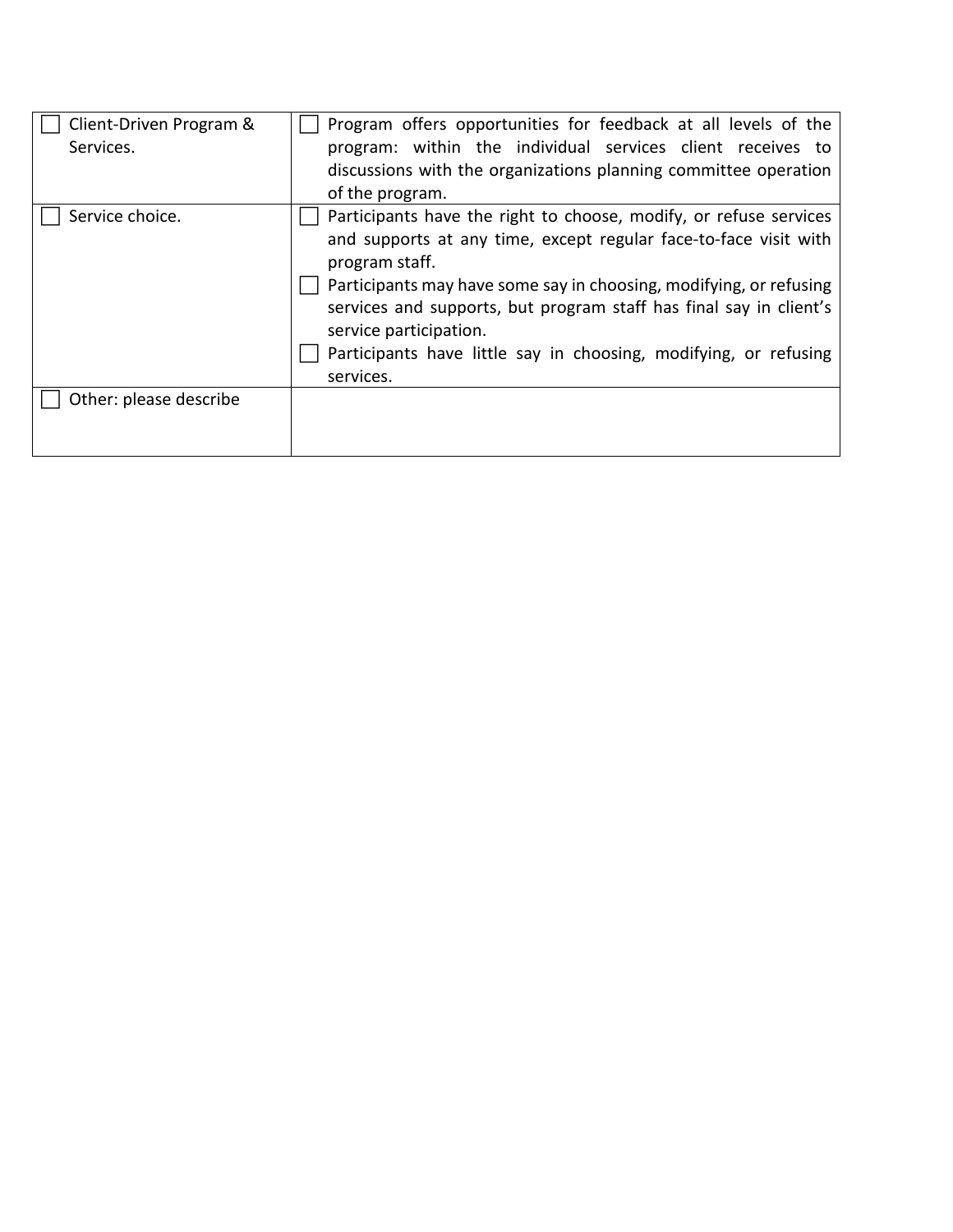#### **PART 5: Measuring Success**

### **Program Data Collection / Interim and Annual Reporting**

At a minimum, programs will need the following data points to measure how the program is preforming:

| 1 <sup>1</sup> | Beds usage by month                                |
|----------------|----------------------------------------------------|
|                | Total number of female clients<br>a.               |
|                | b. Total number of male clients                    |
|                | c. Intoxicated                                     |
| 2.             | Total number of clients who were turned away       |
|                | each month                                         |
| 3.             | Total number of clients who received case          |
|                | management                                         |
| 4.             | Please provide a list for all of the communities,  |
|                | provinces, territories clients residing in shelter |
|                | are from.                                          |
| 5.             | Total number of referrals to shelter from other    |
|                | public services - RCMP, ambulance, street          |
|                | outreach, health and social services etc.          |
| 6.             | Total number of participants who have received     |
|                | diversion assistance to exit shelter this year:    |
|                | Back into permanent housing<br>a.                  |
|                | Reside with family members<br>b.                   |
|                | c. Treatment services                              |
|                | d. Travel assistance back to home                  |
|                | community                                          |
|                | Other please list<br>e.                            |
| 7.             | Challenges of the program                          |
| 8.             | Successes of the program                           |
|                |                                                    |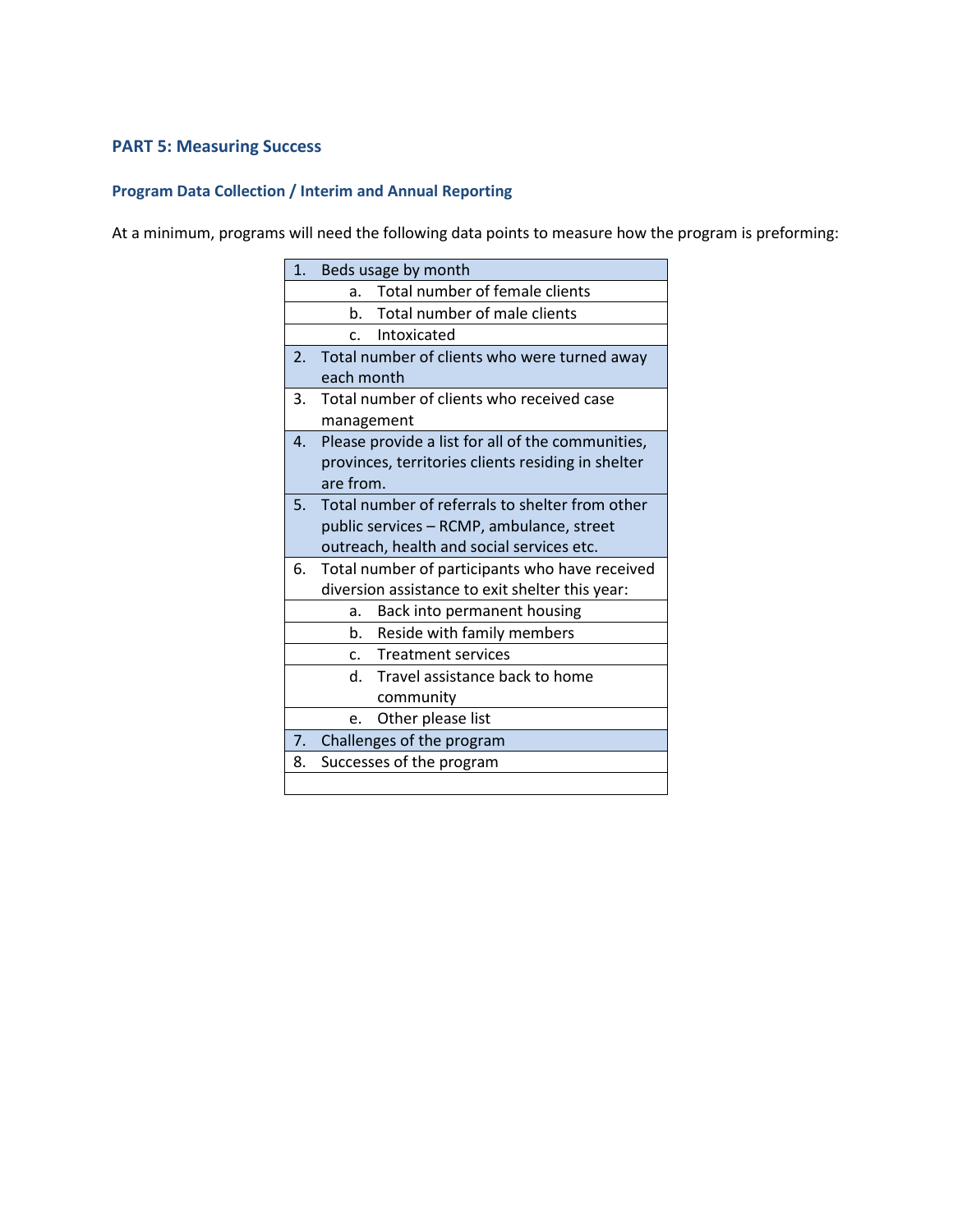# **Financial Reporting**

Complete only the appropriate financial reporting form for the funds you received

| <b>Organizations Name:</b>                |  |  |  |                                           |                   |                                 |  |
|-------------------------------------------|--|--|--|-------------------------------------------|-------------------|---------------------------------|--|
| <b>Number of beds</b>                     |  |  |  |                                           |                   |                                 |  |
| <b>Number of clients</b>                  |  |  |  |                                           |                   |                                 |  |
| <b>Number of staff</b>                    |  |  |  |                                           |                   |                                 |  |
| Housing Program proposed Budget 2020-2021 |  |  |  |                                           |                   |                                 |  |
| <b>Budget Item /detailed breakdown</b>    |  |  |  | Total<br>amount<br>requested<br>from GNWT | <b>Total cost</b> | In-kind / GNWT<br>contributions |  |
| <b>Wages</b>                              |  |  |  |                                           |                   |                                 |  |
| Housing Navigator / shelter worker        |  |  |  |                                           |                   |                                 |  |
|                                           |  |  |  |                                           |                   |                                 |  |
|                                           |  |  |  |                                           |                   |                                 |  |
| Sub-total                                 |  |  |  |                                           |                   |                                 |  |
|                                           |  |  |  |                                           |                   |                                 |  |
|                                           |  |  |  |                                           |                   |                                 |  |
| Subtotal wages and benefits               |  |  |  |                                           |                   |                                 |  |
|                                           |  |  |  |                                           |                   |                                 |  |
| <b>Operational Expenses</b>               |  |  |  |                                           |                   |                                 |  |
| power / utilities                         |  |  |  |                                           |                   |                                 |  |
| heat                                      |  |  |  |                                           |                   |                                 |  |
| Phone                                     |  |  |  |                                           |                   |                                 |  |
| computer                                  |  |  |  |                                           |                   |                                 |  |